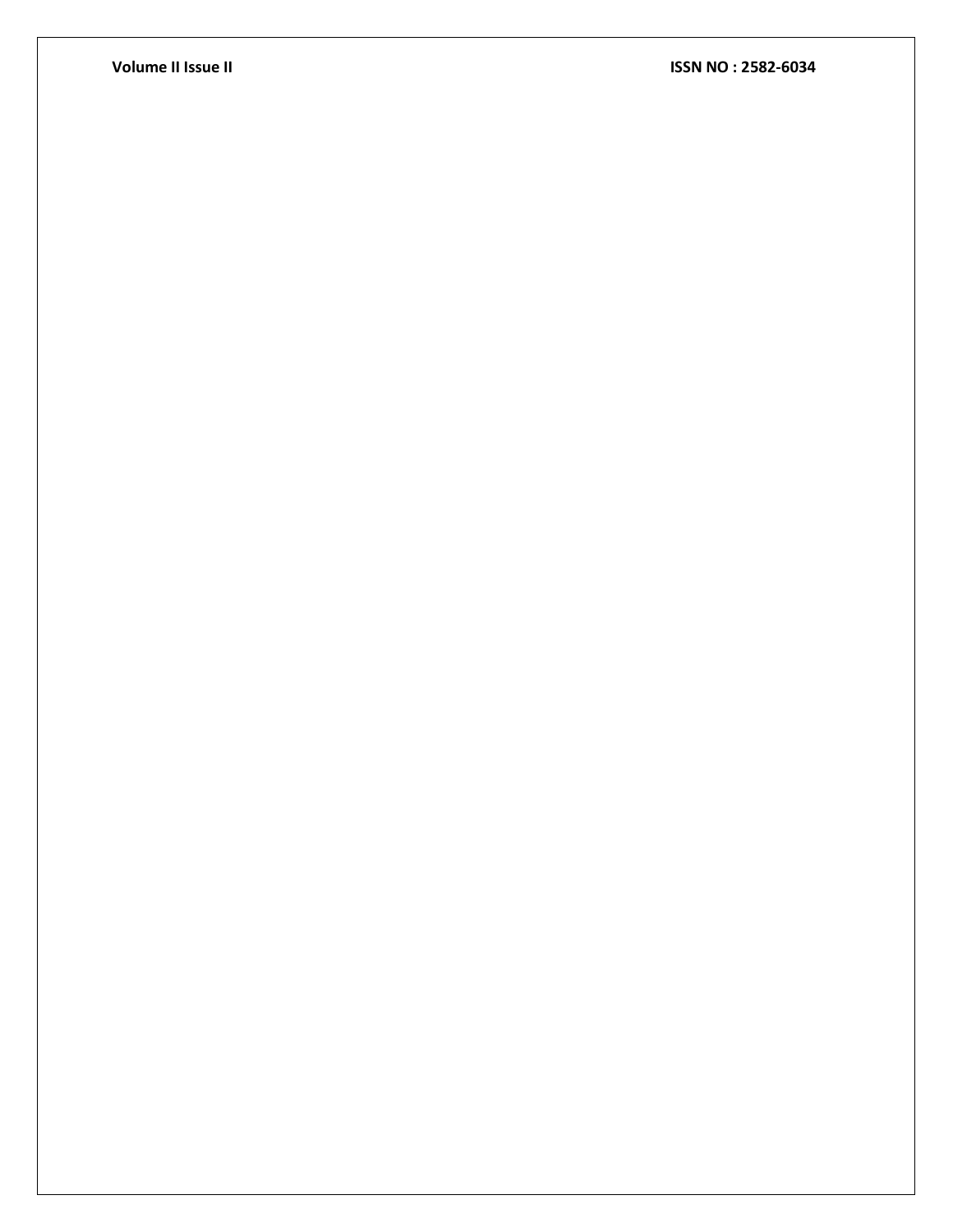### **INTRODUCTION**

"Race, sex, religion, sexuality, we are by and large individuals and that is it. We're all individuals. We're all equivalent." That is as appeared by ConorFranta. Whatever your sex, race, religion, and sexuality is, you're as yet the individual which you are currently. Your sexual inclination doesn't characterize you, it is your character that seek you to be who you are in the general public where you have a place. In any case, there are still individuals who don't yet acknowledge the third gender in network third sex in the network.

Mentality is resolved as "an inclination or a propensity to react decidedly or contrarily to a specific thought, object, individual, or circumstance". An individual have two angles in review someone in particular or companions that is include in a general public, its either positive or negative. Then again, a mentality is "a generally suffering association of convictions, emotions, what's more, conduct inclinations towards socially noteworthy items, gatherings, occasions or images". We as a whole realize that we live in a general public with a gathering of various individuals that has various recognitions. Like, the negative cliché contemplations emerge from nearness and social information on out gatherings; and on account of hetero gay elements, they may likewise fill in as a security component used to uphold bunch predominance furthermore, commonality. That implies that society despite everything show irresoluteness of the comprehensive acknowledgment of homosexuality today.

Lesbian, gay, bisexual and transgender questioning or queer (LGBTQ) or LGBTQIA The term sometimes is extended to include intersex and asexual group's people in India face legal and social difficulties not experienced by non-LGBTQ people. By and large sexual activities between individuals of a similar sex is unlawful, and same-sex couples can't lawfully wed or get a common organization. India does, be that as it may, lawfully perceive Hijras as a third sex, separate from men or ladies.

Lesbian, gay, bisexual and transsexual individuals are bound to encounter prejudice, separation, badgering, and the danger of brutality because of their sexual direction, than those that recognize themselves as heterosexuals This is due to homophobia (the fear or hatred of homosexuality).A portion of the components that may fortify homophobia for a bigger scope are good, strict, and political convictions of a predominant gathering. In some countries, homosexuality is illegal and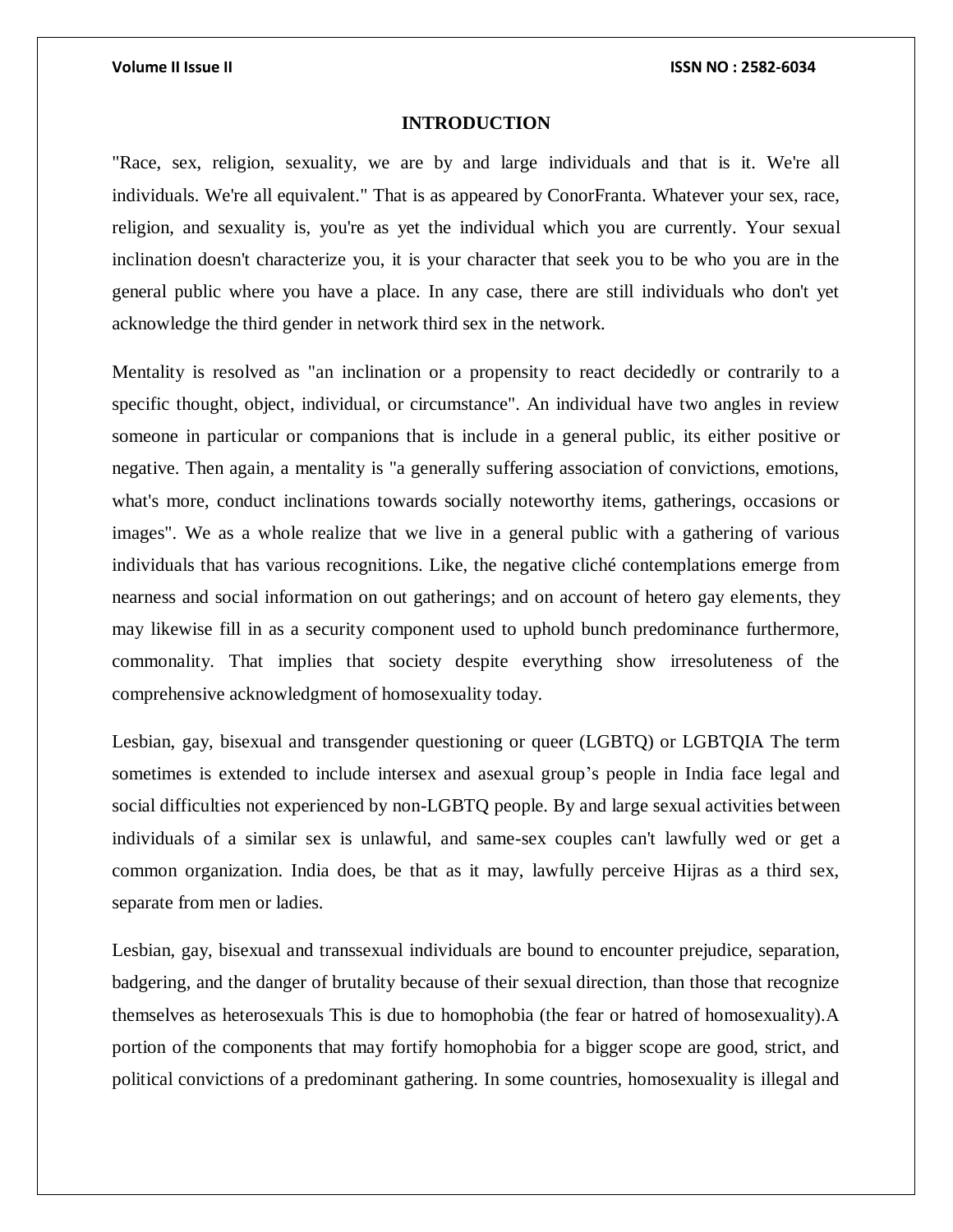punishable by fines, imprisonment, life imprisonment and even the death penalty and the fact that the Universal Declaration for Human Rights, drafted, doesn't explicitly incorporate sexual direction permits a few people to consider LGBT rights questionable. The presentation does anyway state. Everyone is qualified for all the rights and openings set out in this Declaration without capability of any kind. Presently an ever increasing number of individuals are transparently communicating their sexual direction, and coordinating and requesting their privileges. Due to crafted by these gatherings and their partners, acknowledgment of LGBT rights the world over is developing, and governments in specific nations are starting to enact in courtesy or LGBT rights and against segregation laws.

Individuals around the globe face violence and disparity—and once in a while torment, even execution—on account of who they love, the amazing way they look, or what their identity is. Sexual direction and sex character are essential parts of ourselves and ought to never prompt separation or misuse. Human Rights Watch works for lesbian, gay, bi-sexual, and transgender people groups' privileges, and with activists speaking to an assortment of personalities and issues. We record and uncover manhandles dependent on sexual direction and sex personality around the world, including torture, murdering and executions, captures under shameful laws, inconsistent treatment, control, clinical maltreatment, separation in wellbeing and occupations and lodging, aggressive behavior at home, maltreatment against youngsters, and disavowal of family rights and acknowledgment. We advocate for laws and arrangements that will secure everybody's poise. We work for an existence where all individuals can make the most of their privileges completely.

Far away from gay pride marches, meet-ups and warmed conversations on Twitter, families in country India have their own particular manners of managing LGBT people. In some parts, secret honor killings are planned so that the only way for a young gay man to survive is to run away in the night to some cities with no money or social support. In different parts, lesbian women are exposed to family-endorsed remedial assaults, which are regularly executed by their own relatives. VyjayantiVasantaMogli, a transwoman LGBT dissident and public arrangement researcher at Tata Institute of Social Sciences, Hyderabad, who has transparently spoken about her maltreatment at school, says that lesbian ladies and transsexual in provincial territories end up at the lower part of the chain of command with regards to fundamental basic freedoms inside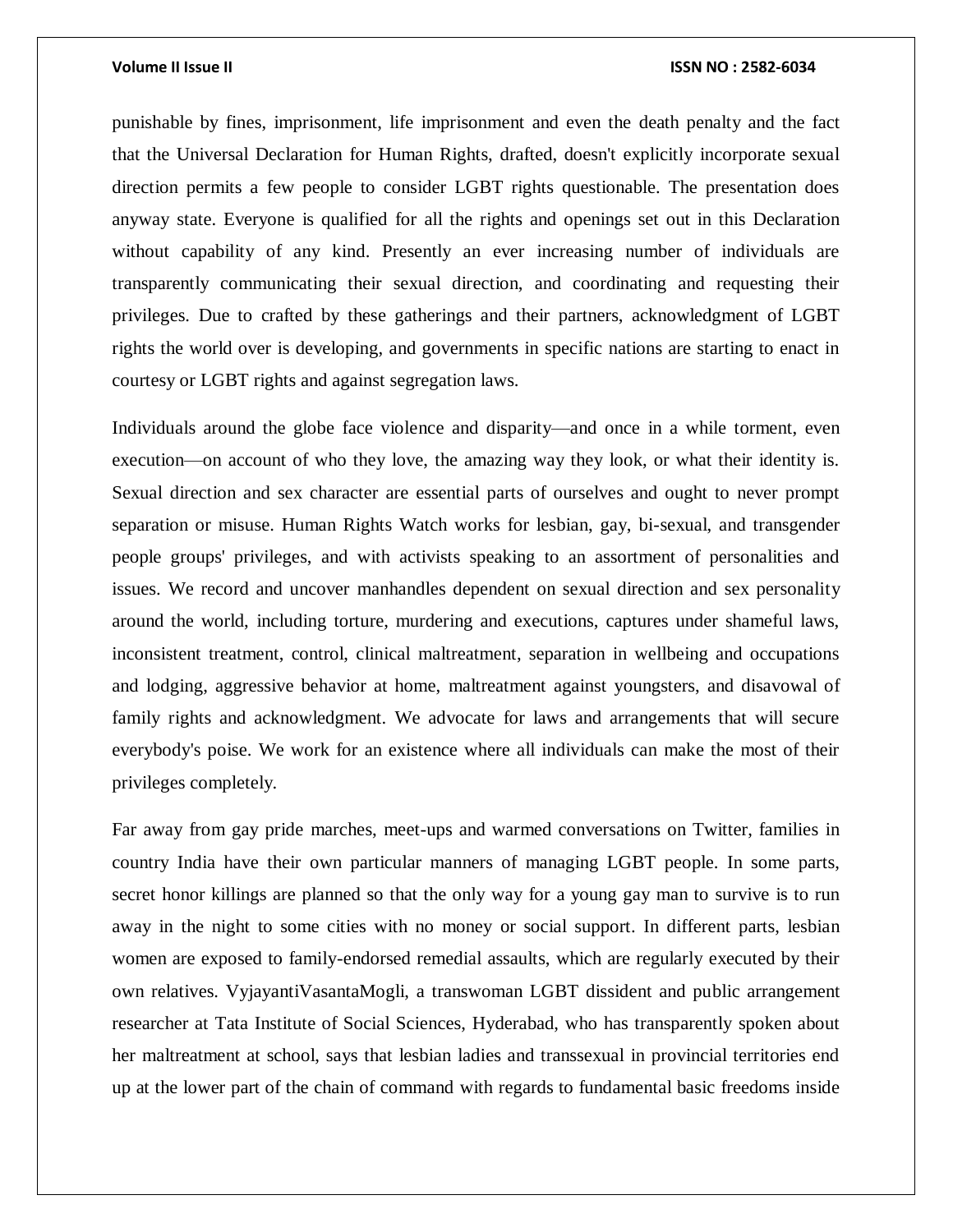the unit of family and town. Indeed, even in taught metropolitan India, suicides by lesbian women stand out as truly newsworthy consistently. It does not shock anyone then that a court as of late decided that the main risk to lesbians in India is from their own families

### **PROBLEMS FACED**

Lesbian, gay, bisexual, transgender (LGBT) individuals face colossal challenges experiencing in growing up in general public. They keep on confronting segregation and rejection over the world in all circles of life. Homophobic brutality and misuse focusing on LGBT individuals happen all the time. In a large portion of the urban communities of India same-sex couples loath indistinguishable rights and securities from other gender couples, and thus experience the ill effects of segregation and inconvenience in access to social assurance plans, for example, medicinal services and annuities. In the work showcase, a greater part of LGBT individuals keep on concealing their sexual direction or to suffer provocation out of dread of losing their employment. Especially helpless are youthful LGBT individuals who experience alienation from family and companionship systems, badgering at school and intangibility, which can lead now and again to underachievement at school, school drop-out, mental sick wellbeing and vagrancy. Work, human services, instruction and lodging, however it likewise minimizes them in the public eye and makes them one of the defenseless gatherings who are in danger of getting socially barred. Here scientist featuring some serious issues looked by LGBT individuals across entire India.

### **Marginalization and Social Exclusion**

Marginalization is at the verge of exclusion of fulfilling and full social lives at individual, interpersonal and societal levels. Individuals who are marginalized have generally little authority over their lives and the assets accessible to them; they may become derided and are regularly at the less than desirable finish of negative open mentalities. They generally have restricted chance to contribute and they generally have low fearlessness and confidence. They are separated just as contemplative person. They have extremely constrained access to social assets, training, offices, home, relaxation and so forth. LGBT experience distinctive sort of underestimation based on sex, station, neediness, prejudice. Individuals from their own family doesn't bolster them. At the point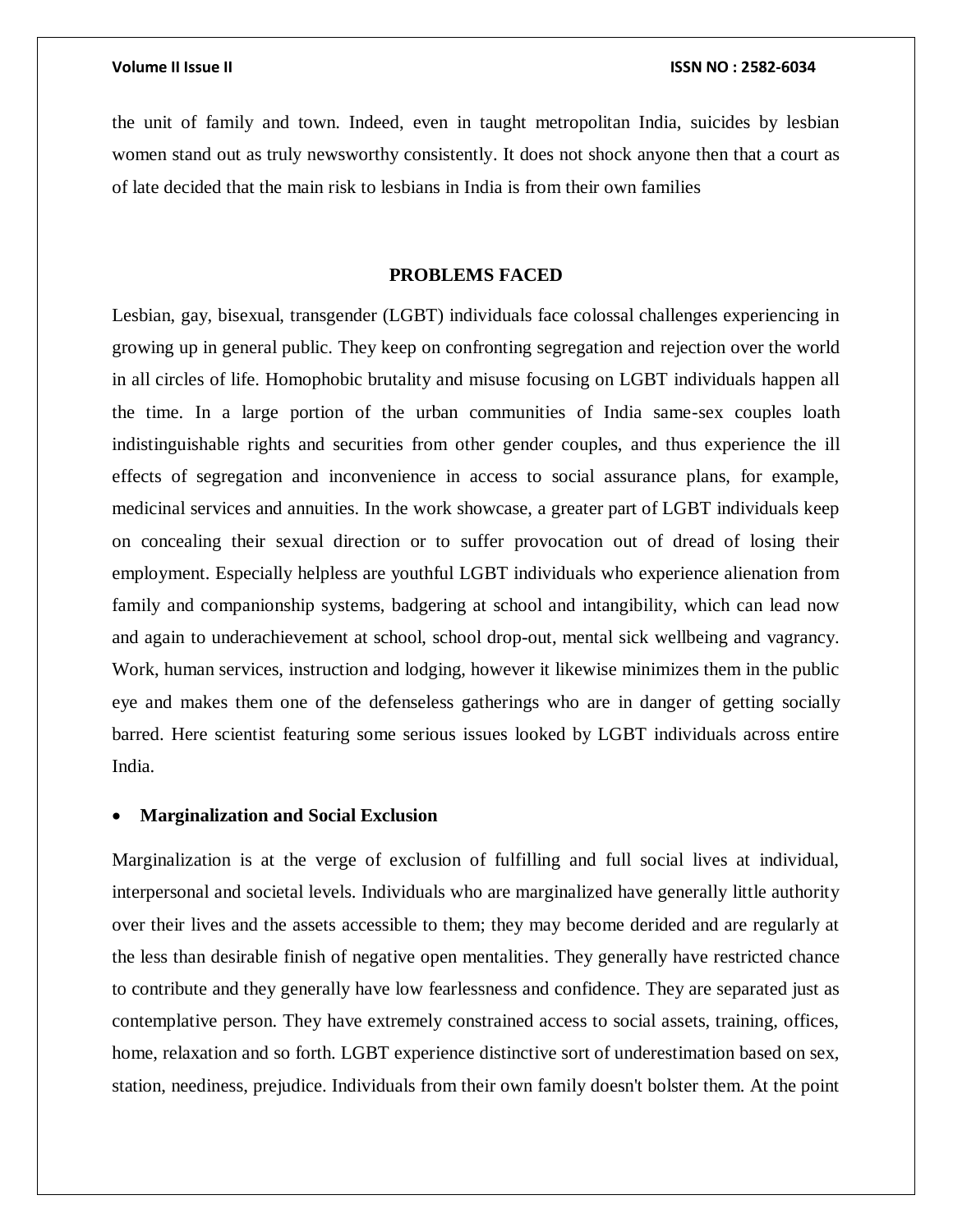when they come to realize that they have a place with LGBT classification. They are repulsed from the property, tossed out from home. Huge numbers of the individuals get genuinely mishandled by their relatives itself, in light of their sexual direction and limit of them are destitute. Individuals are in peril getting determined to have HIV and in the event that they get determined to have HIV contamination and which controls their way from getting legitimate treatment, clinical offices and all sort of help.

### **Domestic violence, /Family reactions on LGBT children**

Individuals falter to advise or to impart their character to other people, with relatives. Since they realize that there will be dismissals, clashes and later they will confront awful conduct. A lot of them have less information about their recognition. They are not having appropriate sources from where they will come to think about their own personality. With the headway in the innovation, internet has assumed very significant job in helping individuals to think about themselves in youth. As of late LGBT youth helped other people to discover data, direction in the early age. Generally relatives doesn't acknowledge them when they come to think about their character. Once in a while any family acknowledges them. the absence of family backing can end up being a major hit to the psychological and physical soundness of LGBT individuals. What's more, if any family comes to realize that their child is having a companion who is lesbian, gay or transgender then they will drive their kid to avoid them. A considerable lot of the youngsters spend their adolescence in child care or in the city. This further reason them medical problems. Many times parents thinks that it is curse or it can be cured after going through surgeries. They don't get the real meaning.

### **Problem of homelessness**

Getting dismissal from own family is one of the appalling thing. 50-600 % individuals live on lanes since they are tossed out from the homes. They become introvert person, experience the ill effects of mental issues. A considerable lot of them attempt to end it all. They have less fortunate wellbeing when contrasted with those whose families acknowledges them. They are increasingly inclined to tranquilize use, perpetrate violations. Experience depression, feel helplessness.

### **Experience of Homophobia**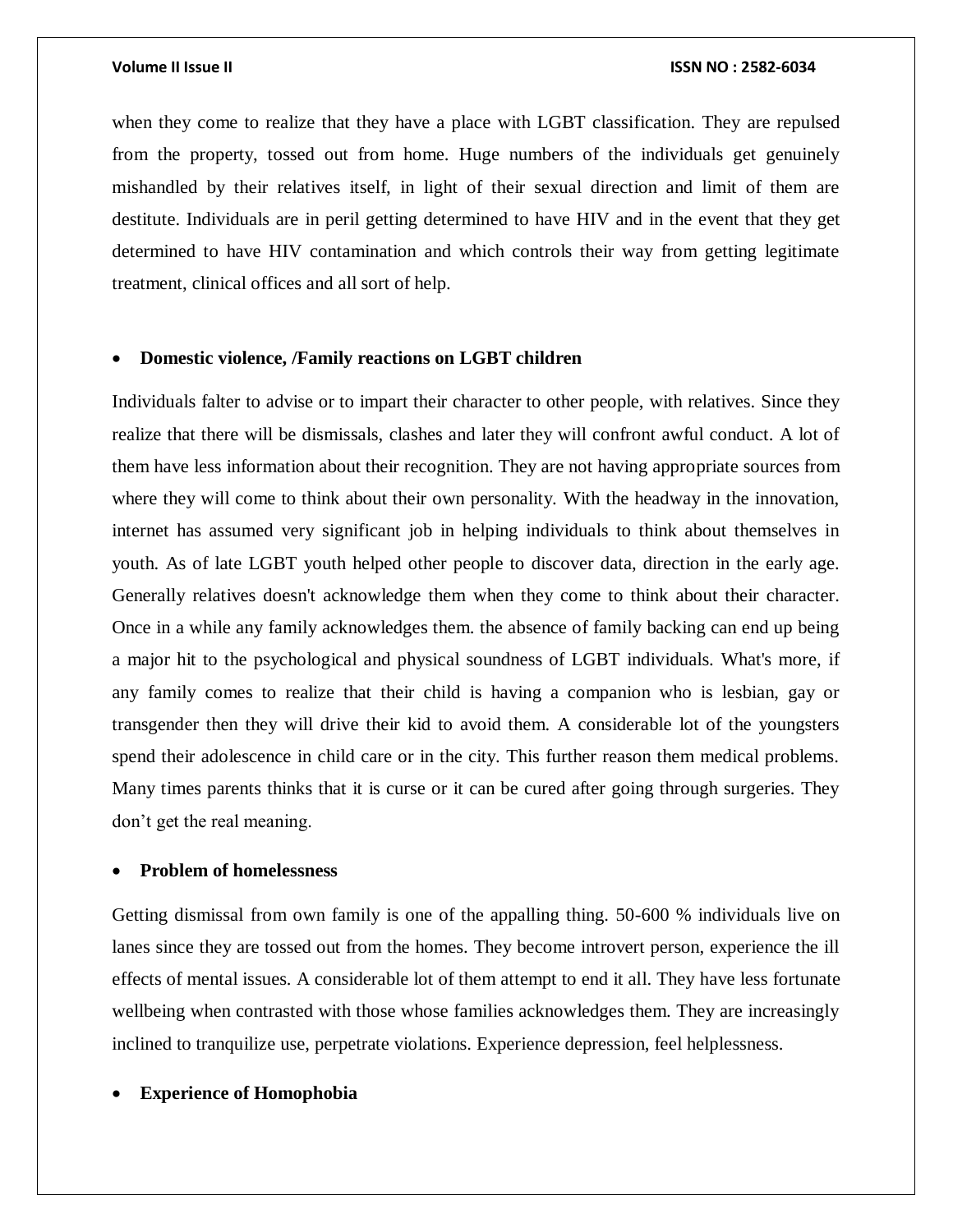Lesbians, gays and transgender individuals face discrimination, they are constantly observed with different eye. They experience provocation, bigotry. This is because of homophobia. A portion of the elements that may strengthen homophobia for a bigger scope are good, strict, and political convictions of a prevailing gathering. Living in a homophobic situation powers numerous LGBT individuals to hide their sexuality, inspired by a paranoid fear of the negative responses and results of coming out Actually there is no single definition for the term homophobia', as it covers a wide scope of various perspectives and mentalities.

### **Discrimination on workplace**

Even though there are rights provided Lesbians, gays, bisexuals, and transgender (LGBTs) they still are being discriminated on workplaces. Many people are not ready to accept them. They feel insecure while working under same environment. They are not protected against workplace discrimination on the basis of sexual orientation in the private sector. Getting job for them is not an easy task. They further experience racism, poverty. Suffers from socio- economic inequalities. Discrimination straightforwardly causes work precariousness and high turnover, bringing about more prominent joblessness and destitution rates for gay and transgender individuals, just as the pay hole among gay and straight.

### **Not allowed to donate blood**

In light of the AIDS emergency during the 1980s, the FDA prohibited any man who has engaged in sexual relations with another man since 1977 from giving blood. The capacity for a gay man to give blood was removed in 1985. In India, they are restricted from giving blood, as indicated by the reports it is said that, man having intercourse with man are bound to have or contact of HIV. As there is no logical proof behind this rationale.

### **Not allowed to adopt child**

There are many debates now a days that lesbians, gays and transgender should not have any right to adopt child. Who are against lesbians, gays and transgender, they says that if they will adopt any child that will affect that child. And in future when they grow up people will not treat them in a good way.

### **Not to Get married**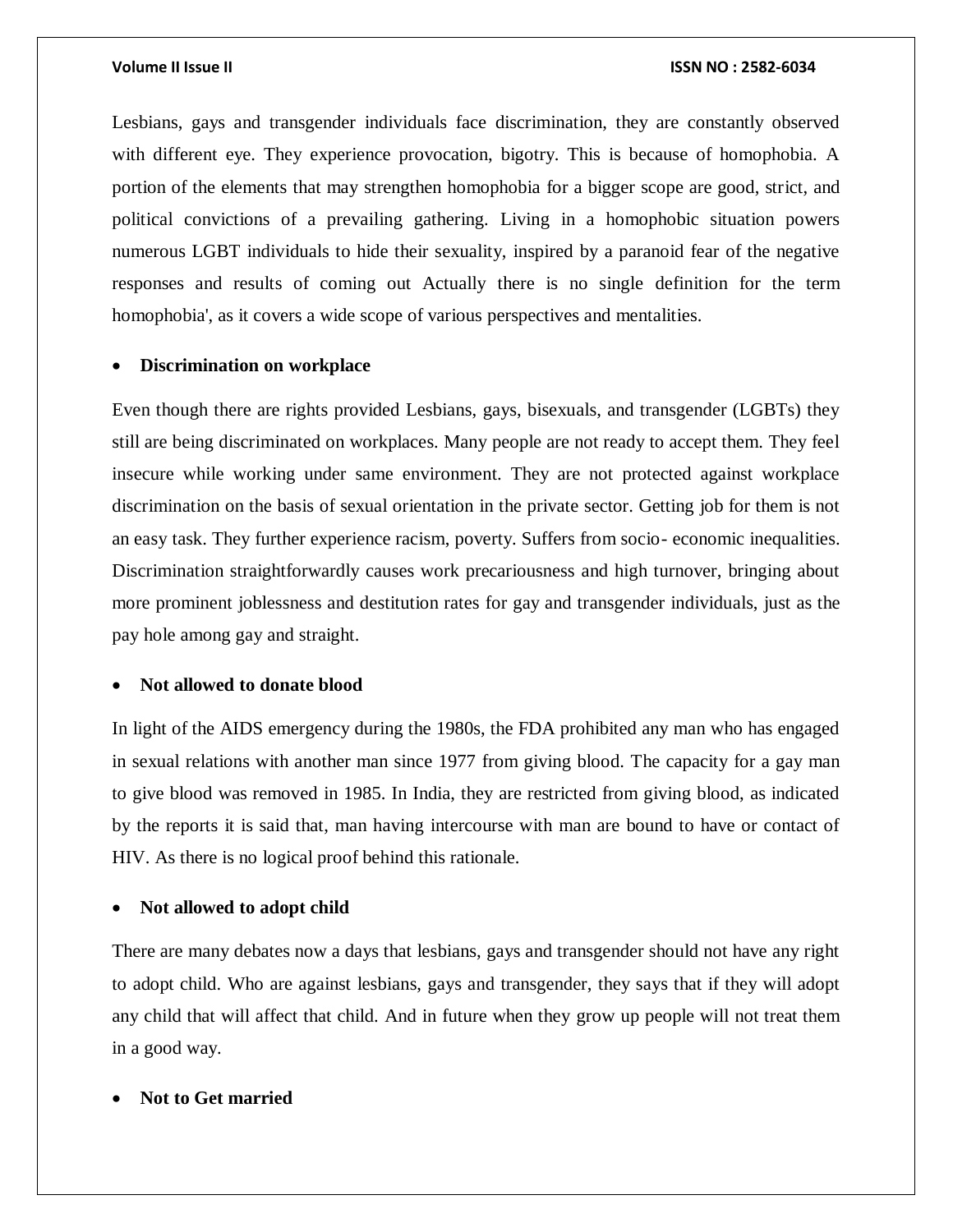In India, people of same sex are not allowed to marry. They consider it as shameful act.There still some countries which allows same sex- marriage. Everyone is having his or her own wish, dreams, will but they all are snatched.

### **Street Harassment And Social Stigma**

They cannot even move freely on the streets as people comment on them, tease them and make fun of their appearance.

### **Media treatment of Trans Issues**

As we know media also plays one of the important role in letting people know anything but somewhere media is also responsible for treating these people in a bad way. Maximum time media portrays their bad image in the society which is really very disgusting.

### **Dropping out of school earlier**

 $\overline{a}$ 

When anyone comes to know that he or she is a gay or lesbian they are expelled from the schools because of their genders. Many orthodox thinks that if they will also these people to study or continue their education then it will leads to a disaster.

### **INDIA AND LGBTQ RIGHTS CONFLICT**

Making its stand impliedly understood, the Govt. of India apparently joined nations like Iran, Saudi Arabia, China and Pakistan to help a proposition moved by Russia denying staff advantages to gay couples at the United Nations. The move was anyway vanquished as 80 votes were surveyed against it while 43 nations, including India, upheld it. While Pakistan and Saudi Arabia were different nations on India's side, 37 individuals went without and 34 didn't cast a ballot by any means.<sup>1</sup>

In 2001 the NAZ Foundation – a non-governmental organization working in the field of HIV/AIDS intercession and avoidance filed a writ petition before the Delhi High Court looking

*<sup>1</sup>*Editorial"India supports move against LGBT rights proposal to deny staff benefits to gay couples in the United Nations"*,* Live Law New Network, March 26, 201[5 https://www.livelaw.in/india-supports-move-against-lgbt](https://www.livelaw.in/india-supports-move-against-lgbt-rights-proposal-to-deny-staff-benefits-to-gay-couples-in-the-united-nations/)[rights-proposal-to-deny-staff-benefits-to-gay-couples-in-the-united-nations/](https://www.livelaw.in/india-supports-move-against-lgbt-rights-proposal-to-deny-staff-benefits-to-gay-couples-in-the-united-nations/)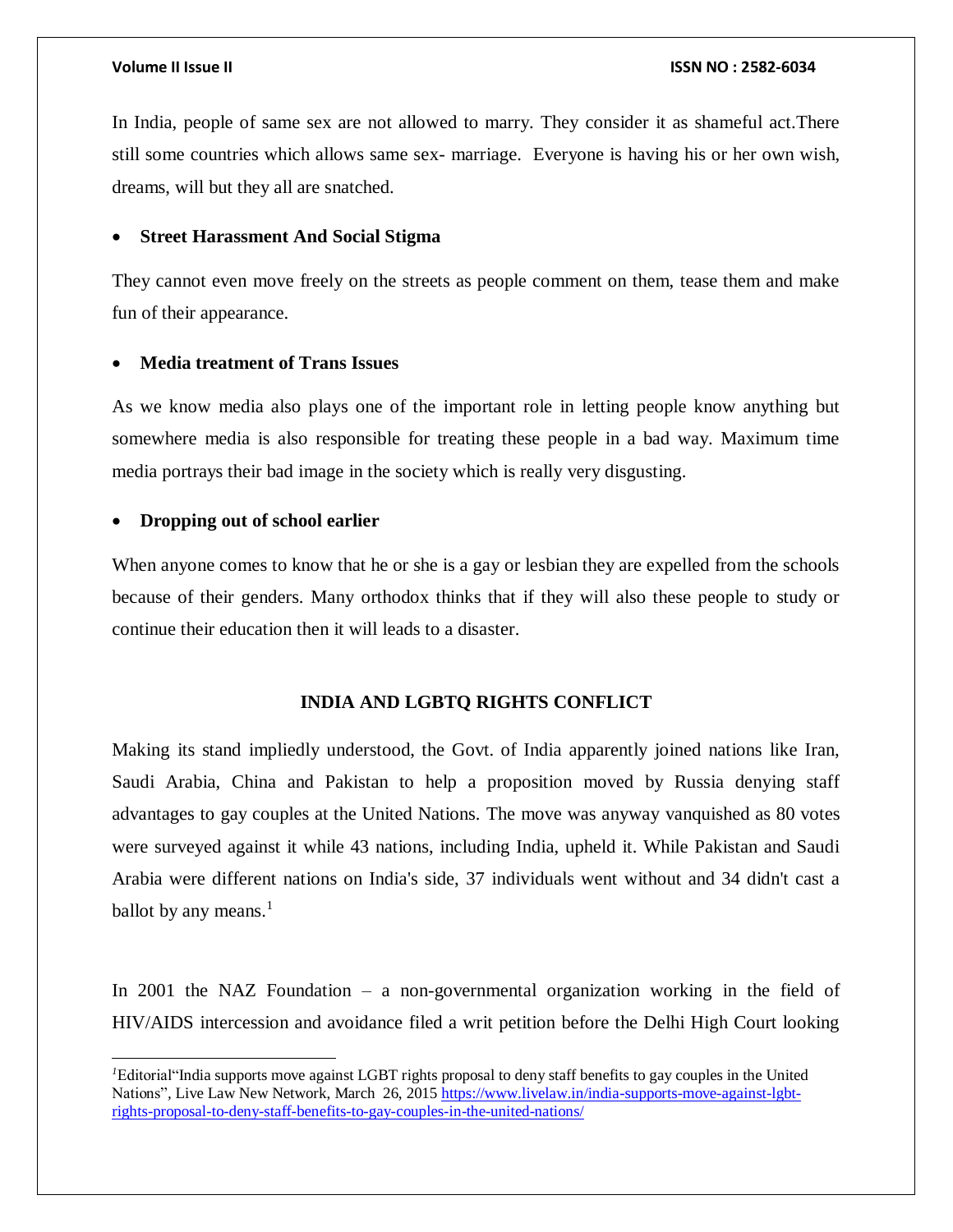for an announcement that Section 377, to the degree that it punished sexual acts in private between consenting adults, violates the rights given under the India Constitution, explicitly, Articles 14 (equality before law), 15 (no discrimination on the basis of sex, caste, race, religion), 19(1)(a)- (d) (freedom of speech, assembly, association and movement) and 21 (right to life and personal liberty). The Naz Foundation contended that the law had a prejudicial impact since it was overwhelmingly utilized against gay direct, along these lines condemning movement rehearsed all the more regularly by gay people. This was said to risk HIV/AIDS counteraction techniques by driving gay men and other sexual minorities underground. It was additionally contended that, as private consensual relations were ensured under Article 21 of the Constitution, Section 377 was invalid as there was no convincing state enthusiasm to legitimize the diminishing of a crucial opportunity.

*In 2004, the High Court dismissed the writ petition on the grounds that only purely academic issues had been submitted which could not be examined by the court. It did the same in relation to a subsequent review petition. Both directives were contested by the NAZ Foundation and the published appeal was remitted for a fresh verdict in 2006.*

*In July 2009, the Delhi High Court, perceiving the inalienable injustice in Section 377's activity, delivered a groundbreaking decision, and found that the law, in mistreating a network absolutely dependent on the sexual orientation of its individuals, was obviously contradicted to the Constitution's fundamental guarantees. However, in 2013 in Suresh Kumar Koushal v. Naz Foundation, the Supreme Court reversed this finding.Here, a bench headed by of two judges, through a judgment conveyed by Justice G.S. Singhvi, stubbornly wouldn't consider the to be network as equivalent accomplices in our populace. All things being equal, the court reestablished Section 377 to its age-old lack of dignity, conceding legitimacy, all the while, to the state's capacity to condemn acts dependent on saw moral grounds, despite the impact that such laws may have on the principal right of an individual to be treated with equivalent concern, and of the correct that such people must be permitted to unreservedly settle on moral decisions on how they try to carry on with their lives.*<sup>2</sup>

 $\overline{a}$ 

<sup>2</sup>*Suresh Kumar Koushal v. Naz Foundation, 2013*Civil Appeal No. 10972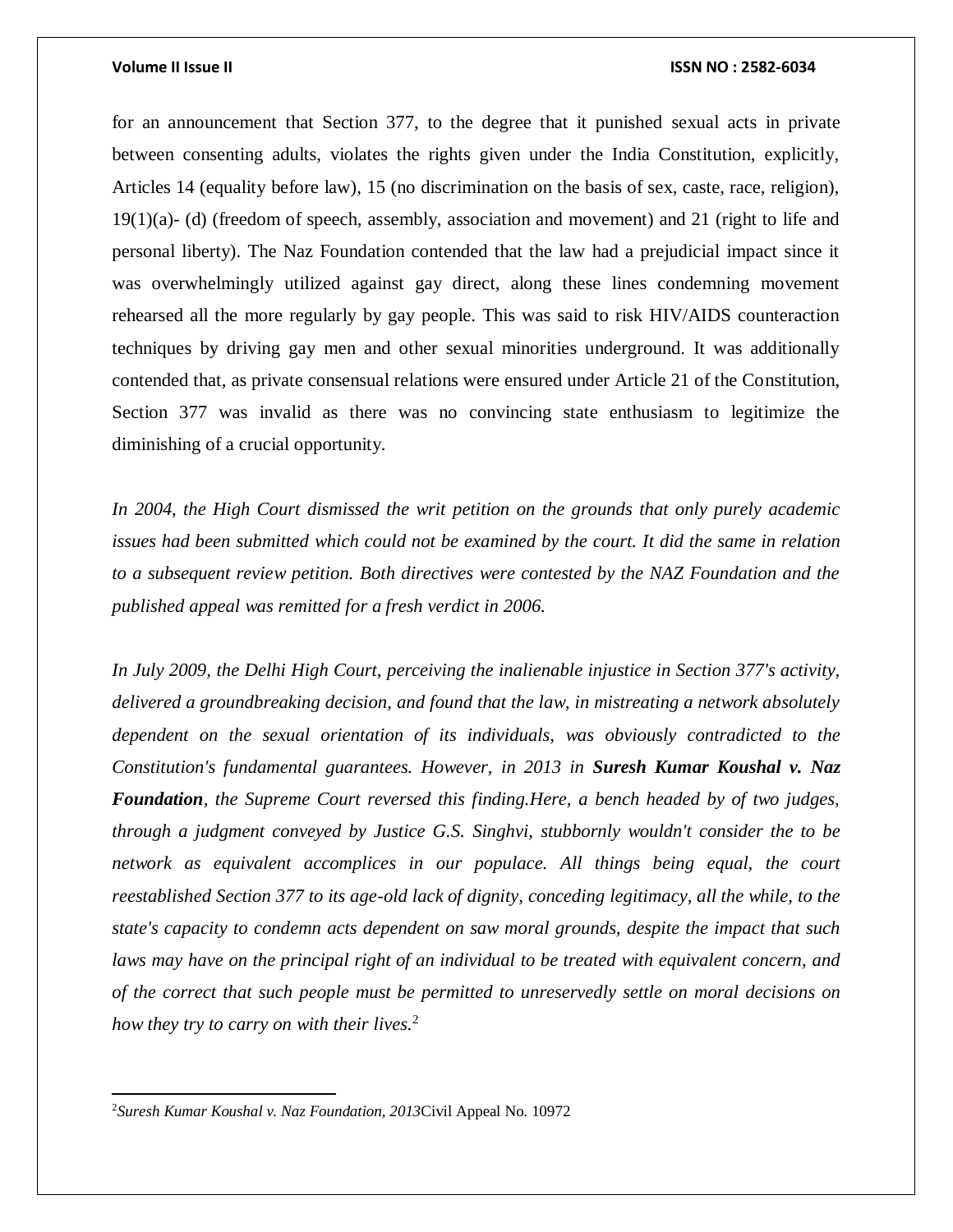$\overline{\phantom{a}}$ 

### **Volume II Issue II ISSN NO : 2582-6034**

*As the American philosopher Martha Nussbaum has argued, the Supreme Court's verdict in Koushal shows us that there is an almost pathological emotion of disgust at the heart of any perceived rationale for criminalizing homosexuality, when such acts cause no actual harm to any perceived rationale for criminalizing homosexuality, when such acts cause no actual harm to any person whatsoeverIt is obvious that a general public's ethical judgment should assume some function in deciding the degree of its criminal laws. Nonetheless, "a principled administrator who is told an ethical agreement exists," as the lawful scholar Ronald Dworkin once stated, "should test the qualifications of that agreement." The people group's ethical guidelines hence can't be subjectively gathered nor would it be able to be an item basically of puzzling aversion and nauseate.*

The demands of the  $21<sup>st</sup>$  century and the enlightened vision of the Indian Constitution, with its focus justice, liberty, equality, and fraternity assuring the dignity of the individual, mandate a creative citing of the law. The judges who reinstated Section 377 opted not to heed the call of justice and renew the rule of the law in relation to the new question that was presented. On the other hand, the judges of the Delhi High Court on Section 377 and those of the Supreme Court on Transgender status took up the challenge and rethought the law and cited them in response to the call of justice. They were aware of their responsibility of remaking theory in situations where laws fall short of the call for justice<sup>3</sup>

LGBT individuals have not benefited from improvements in Indian corporate diversity and inclusion policies.Taboos prevent conversations around sexual orientation and gender identity. This causes a lack of knowledge around LGBT issuesBecause of cultural stigmas against discussing sexuality and gender, LGBT issues have not been included in educational curriculum.

On 6th September 2018 a five-judge Bench collectively struck down Section 377 of the Indian Penal Code, to the degree that it condemned same-sex relations between consenting grown-ups. LGBT people are currently lawfully permitted to take part in consensual intercourse. The Court upheld the provision in Section 377 that condemn non-consensual acts or sexual acts performed on animals.A few curative petitions were filed testing the Supreme Court judgment. While the healing petitions against the Suresh Koushal judgment were pending, five people from the

<sup>3</sup> G Prasad Rao'Gay Rights, psychiatric fraternity and India', NCBI,2016, 58(3): 241– 24[3,https://www.ncbi.nlm.nih.gov/pmc/articles/PMC5100112/](https://www.ncbi.nlm.nih.gov/pmc/articles/PMC5100112/)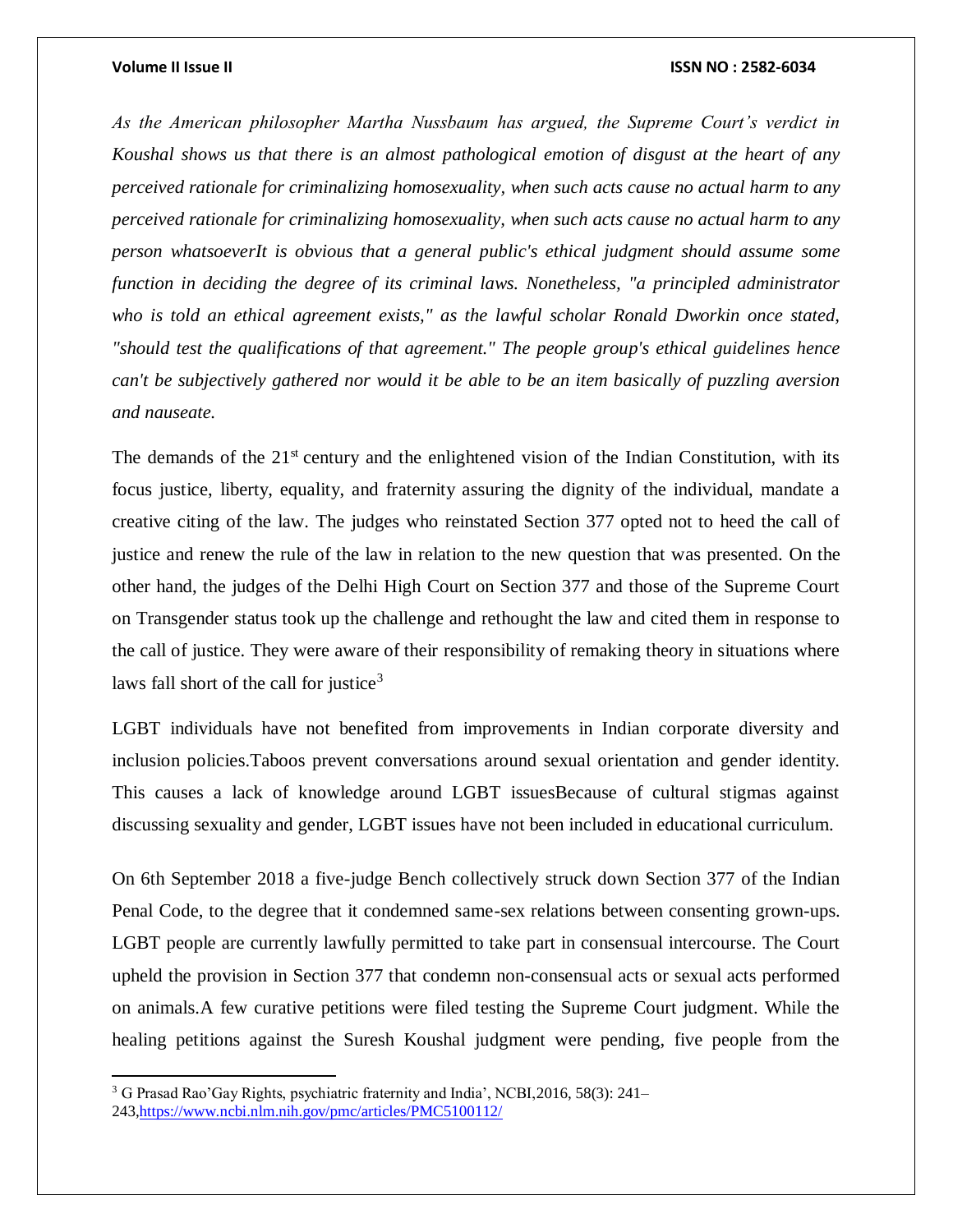LGBTQ people group – noted Bharatnatyam artist Navtej Singh Johar, restaurateurs RituDalmia and Ayesha Kapur, hotelier AmanNath and media individual Sunil Mehra filed a new writ petition for rejecting Section 377 IPC to the extent that it condemned consensual sex between same-sex people.

They found that Section 377 oppresses people based on their sexual direction as well as sex personality, violating articles 14 and 15 of the Constitution. Further, they ruled that Section 377 abuses the rights to life,dignity and self-sufficiency of individual decision under Article 21. At long last, they found that it restrains a LGBT person's capacity to completely understand their personality, by violating the right to freedom of expression under  $\Delta$ rticle 19(1)(a)<sup>4</sup>.

### **RIGHTS OF TRANSGENDER PERSONS BILL, 2014**

The Rights of Transgender Persons Bill, 2014 was proposed in parliament. Which was framed to end the discrimination faced by [transgender people in India.](https://en.wikipedia.org/wiki/LGBT_rights_in_India) The Bill was passed by the upper house [Rajya Sabha](https://en.wikipedia.org/wiki/Rajya_Sabha) on 24 April 2015.It was introduced in the lower house [Lok Sabha](https://en.wikipedia.org/wiki/Lok_Sabha) on 26 February 2016

The Bill was presented in the Rajya Sabha by DravidaMunnetraKazhagam (DMK) pioneer Tiruchi Siva as a private part's bill. Some Bharatiya Janata Party (BJP) pioneers at first scrutinized and attempted to persuade Siva to pull out the bill refering to peculiarities and illogical conditionsAccording to [Thawar Chand GehlotM](https://en.wikipedia.org/wiki/Thawar_Chand_Gehlot)inister of Social Justice and Empowerment said that some clauses of the bill were impractical and too complicated. He guaranteed future arrangements to profit transsexual individuals, while mentioning the Bill to be removed. Mukhtar Abbas Naqvi, Minister of State for Parliamentary Affairs, and P. J. Kurien of Indian National Congress (INC) additionally made comparative solicitations. 5

 $\overline{a}$ 

<sup>&</sup>lt;sup>4</sup>Navtej Singh Johar vs Union of India, WP (Crl.)  $76/2016$ ; WP (C)  $572/2016$ ;

<sup>5</sup>Rohan Abraham, All you need to know about the Transgender Persons Bill, 2016, The Hindu, 30, November, 201[7,https://www.thehindu.com/news/national/all-you-need-to-know-about-the-transgender-persons-bill-](https://www.thehindu.com/news/national/all-you-need-to-know-about-the-transgender-persons-bill-2016/article21226710.ece)[2016/article21226710.ece](https://www.thehindu.com/news/national/all-you-need-to-know-about-the-transgender-persons-bill-2016/article21226710.ece)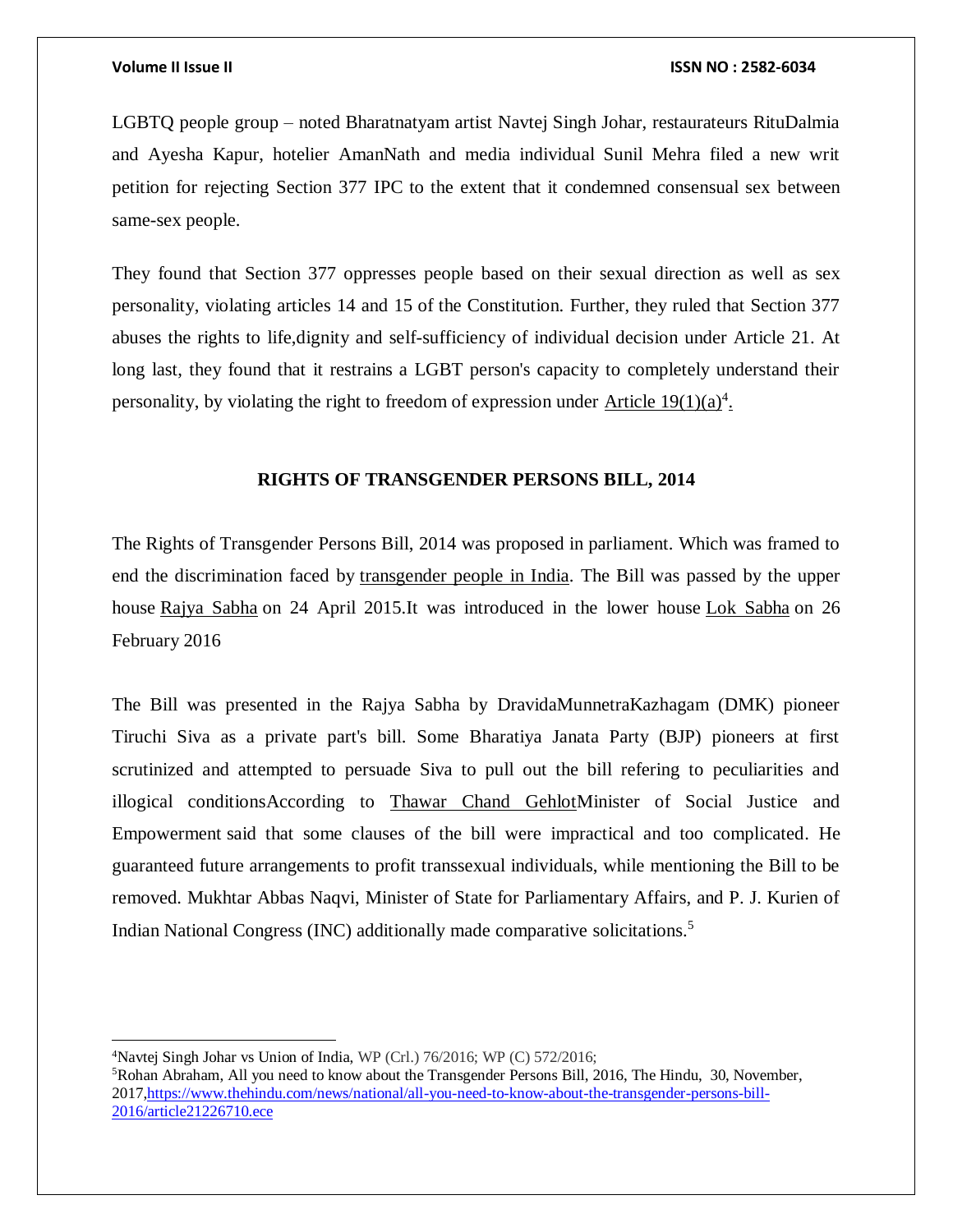Fear of non-conforming behavior and the resultant hostility displayed by the state and the society has resulted in the transgender community becoming one of the most deprived and disempowered group in the Indian society. This remorseful situation was recognized by the Supreme Court in its way breaking *National Legal Services Authority (NALSA) v. Union of India*<sup>6</sup> and others judgment, wherein I maintained the privilege of the transgender people to choose their self-distinguished sex and made various other lawful statements focused on the inspire of the until now ignored network.

The Transgender Persons (Protection of Rights) Bill, 2019 was passed by Parliament on November 26, 2019. The Bill characterizes a transgender as somebody whose sexual orientation doesn't coordinate the one doled out during childbirth. It precludes oppression them in business, training, lodging, social insurance and different administrations. The Bill permits self impression of sexual orientation character. However, it commands that every individual would need to be perceived as 'transgender' based on an endorsement of personality given by district magistrate.<sup>7</sup>

### **RIGHTS AND STATUS**

### **Homosexual Activity in India:**

Current status: Just got ruled unconstitutional by the Supreme Courtin Oct [2018.](https://www.equaldex.com/timeline/2018) Now, Section 377 of the Indian Criminal Code is being rewritten.

### **Same Sex Marriage in India:**

It is still illegal and the matter is pending

### **Right to change Legal Gender in India:**

It is legal but required surgery

### **Same Sex Adoption In India**

 $\overline{a}$ 

Same sex couples are not allowed to adopt a child in India.

<sup>&</sup>lt;sup>6</sup>Nalsa vs Union of India WP (CIVIL) NO.604 OF 2013

<sup>7</sup> THE TRANSGENDER PERSONS (PROTECTION OF RIGHTS) Act 2019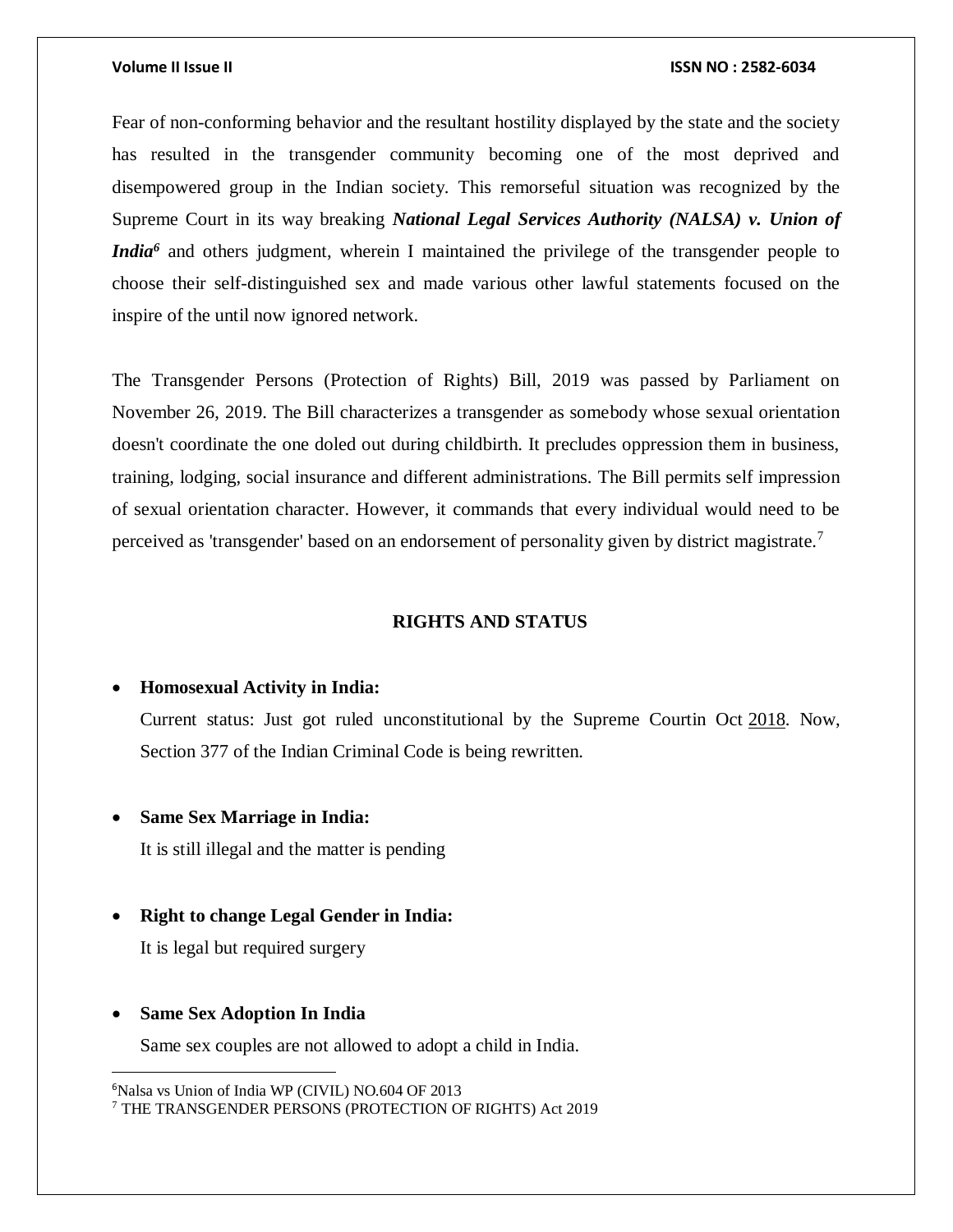### *LGBT Discriminationin India*

*Anti- Discrimination laws in employment -It has been given partially (only extends to discrimination from state or government bodies). Anti-discrimination laws in the provision of goods and services- they are being provided protection.Anti-discrimination laws in all other areas (incl. indirect discrimination, hate speech) -It has been given partially. (only extends to discrimination from state or government bodies)Anti-discrimination laws concerning gender identity- they are being provided protection.*

*LGBT Housing Discrimination in India:*

*Full Discrimination protection pending nationwide*

*LGBT Employment Discrimination in India:*

Transgender discrimination protections pending. Sexual orientation discrimination protection through human rights institute. Full discrimination protections pending

### **Homosexuals serving openly military in India.**

Section 46 got removed from the Army Act.<sup>8</sup>

### **Blood Donation:**

MSMs( Men who have sex with men) are not allowed to donate blood

### **Commercial surrogacy for male gay couple**

Explicit ban pending regardless of sexual orientation

### **Third Gender Option**

 $\overline{\phantom{a}}$ 

Now they have third gender options<sup>9</sup>

<sup>&</sup>lt;sup>8</sup> 'LGBT Rights in India, Equaldex,<https://www.equaldex.com/region/india>

<sup>&</sup>lt;sup>9</sup> LGBT Rights in India, Wikipedia[, https://en.wikipedia.org/wiki/LGBT\\_rights\\_in\\_India#cite\\_note-205](https://en.wikipedia.org/wiki/LGBT_rights_in_India#cite_note-205)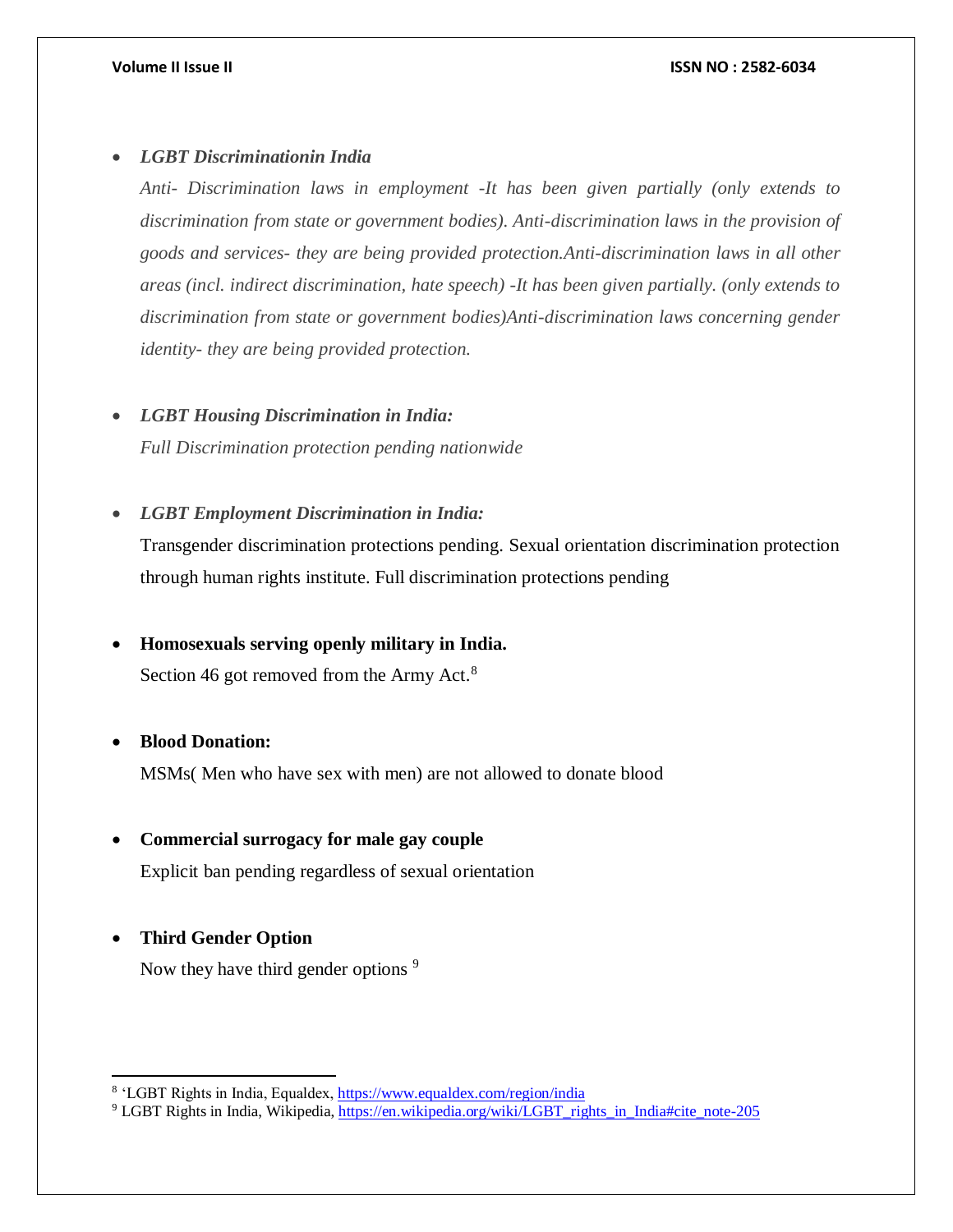### **UNITIED NATIONS AND OTHER REFORMS.**

UN laid out certain guidelines The Standards plot beneath are planned to give a lot of benchmarks for surveying the job of business in handling separation and related human rights mishandles influencing LGBT individuals, and to help great practice by organizations. The United Nations Human Rights Office urges organizations to underwrite, use, and allude to these Standards and advance their utilization by others. It additionally supports common society and different partners to utilize the Standards as a device in surveying and giving an account of organizations' duties, approaches, and practices in regard to the privileges of LGBT individuals.

They additionally have a solid exact establishment, expanding on huge numbers of the great practices that mindful organizations have just embraced. They present estimates that organizations can and should take to adjust their approaches and practices to existing human rights guidelines.

At any time:

- **1. Respect Human Rights** In the Work place
- **2. Eliminate Discrimination.**
- **3. Provide Support**

 $\overline{\phantom{a}}$ 

In the Market Place

- **4. Prevent Other Human Rights Violations.**  In the Community
- **5. Act in the Public Sphere**<sup>10</sup>

### **STANCES OF FAITHS ON LGBTQ ISSUES: ISLAM - SUNNI AND SHI'A**

It is uncommon that a straightforwardly LGBTQ Muslim feels totally welcome at a mosque in the United States. Social principles and standard readings of sacred messages routinely keep up a heteronormative equal of sex unmistakable evidence and sexual direction that don't think about the extent of characters present in the current society. Nevertheless, as showed by a progressing

 $10$ SahilTripathi, Charles Redcilffe, Fabrice Houdart, Tackling discrimination against Lesbian, Gay, Bi, Trans and Intersex People, Free and Equal United Nation,<https://www.unfe.org/Standards/>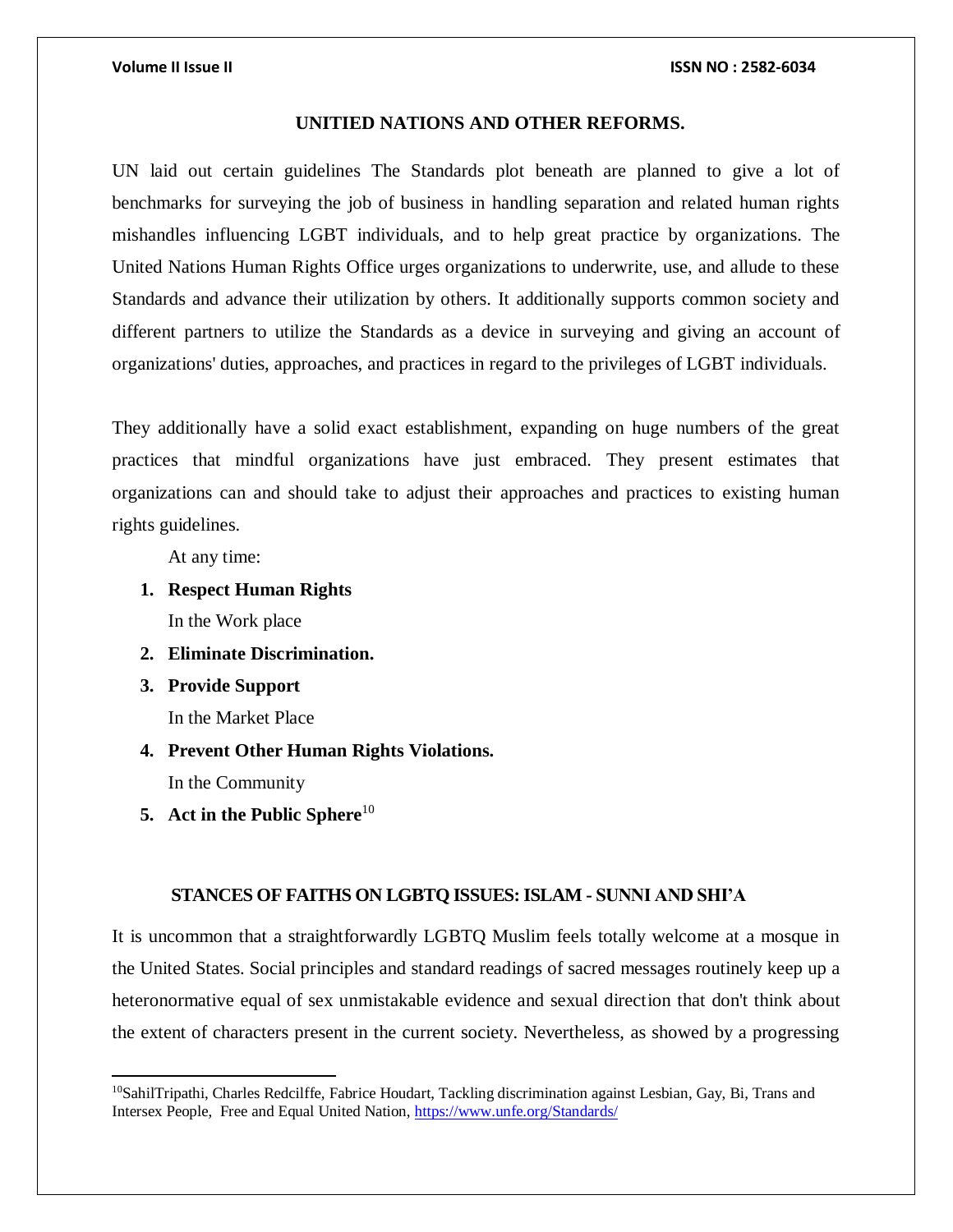$\overline{\phantom{a}}$ 

### **Volume II Issue II ISSN NO : 2582-6034**

review by Public Religion Research Center, the larger part (52%) of American Muslims concurred that "society should underwrite of homosexuality.

A creating number of Islamic analysts, generally in the West, have started reevaluating Islamic lessons on same-sex associations and whether a broad judgment of LGBTQ people is a contortion. There are also creating open entryways for elective and critical love and system. Muslims for Progressive Values (MPV) has built up Unity Mosques in Atlanta, GA; Columbus, OH; and Los Angeles, CA. The Muslim Alliance for Sexual and Gender Diversity has a retreat for LGBTQ Muslims in Pennsylvania consistetly. Islam's sacred writings have been utilized to persecute LGBTQ over the hundreds of years. If we see the religious readings.<sup>11</sup>

In year 2013 a generally excellent advance taken by Islamic Society of North America considered as biggest Muslim association in United States-they announced its endorsement of the Employment Non-Discrimination Act (ENDA) which will safeguard that business will be done based on benefits and laborers won't be decided based on their attributes like sexual direction or sex character.

Consistently on November 20, observed as inappropriate savagery that has executed transgender and sexual direction nonconforming (GNC) people. Transrespect versus Transphobia Worldwide (TvT) perceived 369 uncovered homicides of transgender and sexual direction variety people that happened in 30 countries between October 1, 2017, and September 30, 2018. The United States had the third most raised number of murders, with a total of 28—more than two reliably. As in past years, the mind lion's share of casualties were Black trans ladies and different trans ladies of shading.

### **CONCLUSION AND SUGGESTIONS**

India, in 21st century is attempting to turn into a super power and the world chief; in actuality it has all the possibility to get one. Be that as it may, this potential would not be acknowledged until and except if we as a general public won't have the option to openly acknowledge and talk about supposed untouchable issues, for example, homosexuality.

<sup>&</sup>lt;sup>11</sup> Stances of Faith on LGBTQ Issues: Islam Sunni and Shi'a, Human Rights Campaign, <https://www.hrc.org/resources/stances-of-faiths-on-lgbt-issues-islam>